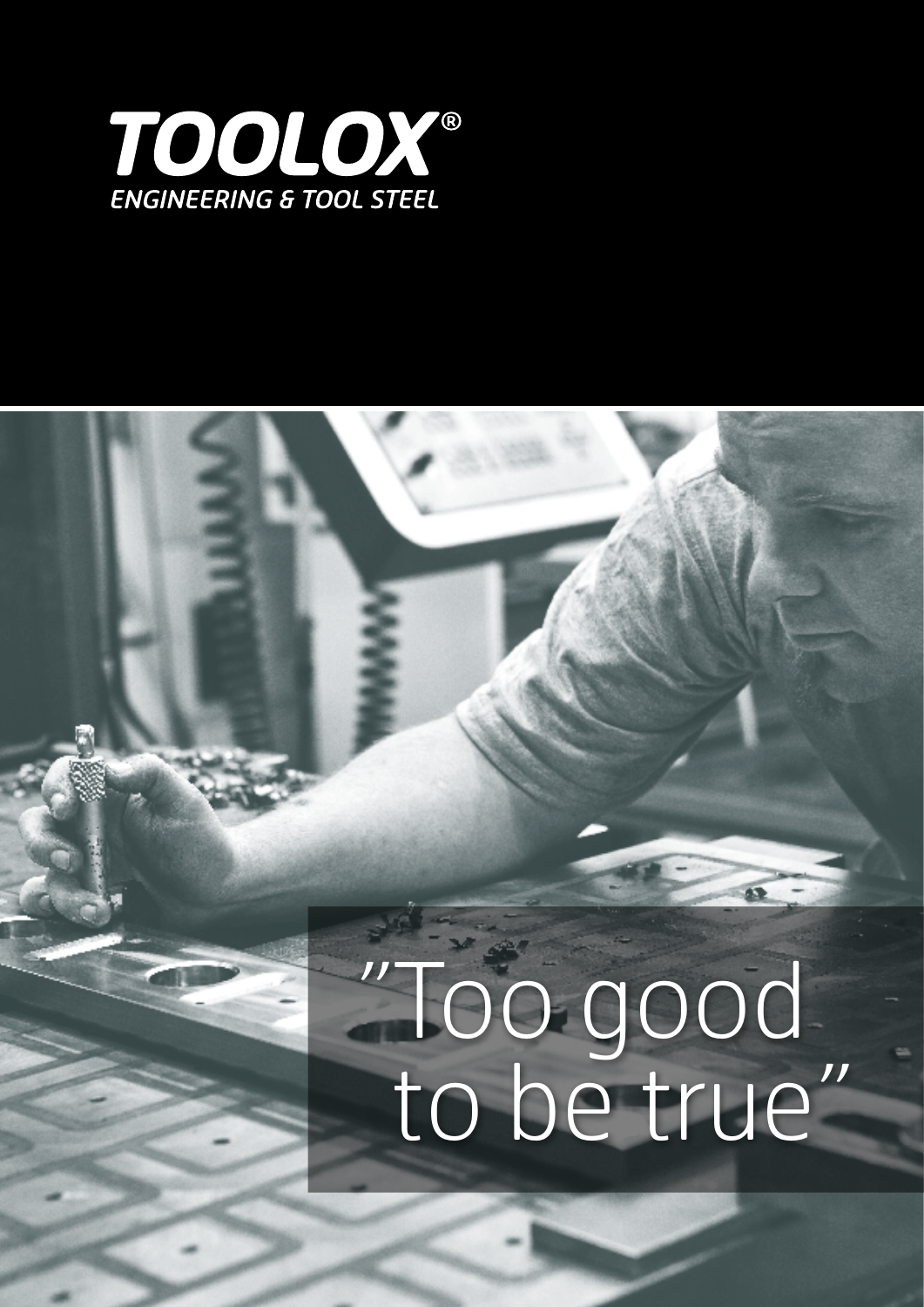The statement on the front page comes from many users worldwide after they tried Toolox for the first time.

Why? What are the advantages with Toolox?

**Toolox is a pre-hardened engineering and tool steel** You do not need to send your component away for heat treatment after machining. It is already done!

- **Toolox is designed to be shaped** The steel is extremely clean, has a homogeneous microstructure and excellent dimensional stability when machining, which provides you with an outstanding material also very suitable for surface engineering such as polishing, texturing and nitriting.
- Toolox has excellent properties at elevated temperatures It is excellent for tools and components working at elevated (up to 590°C) temperatures.
- **Toolox is available in different formats** The properties are wrapped up in either plates or rounds, you choose the best dimension for you.

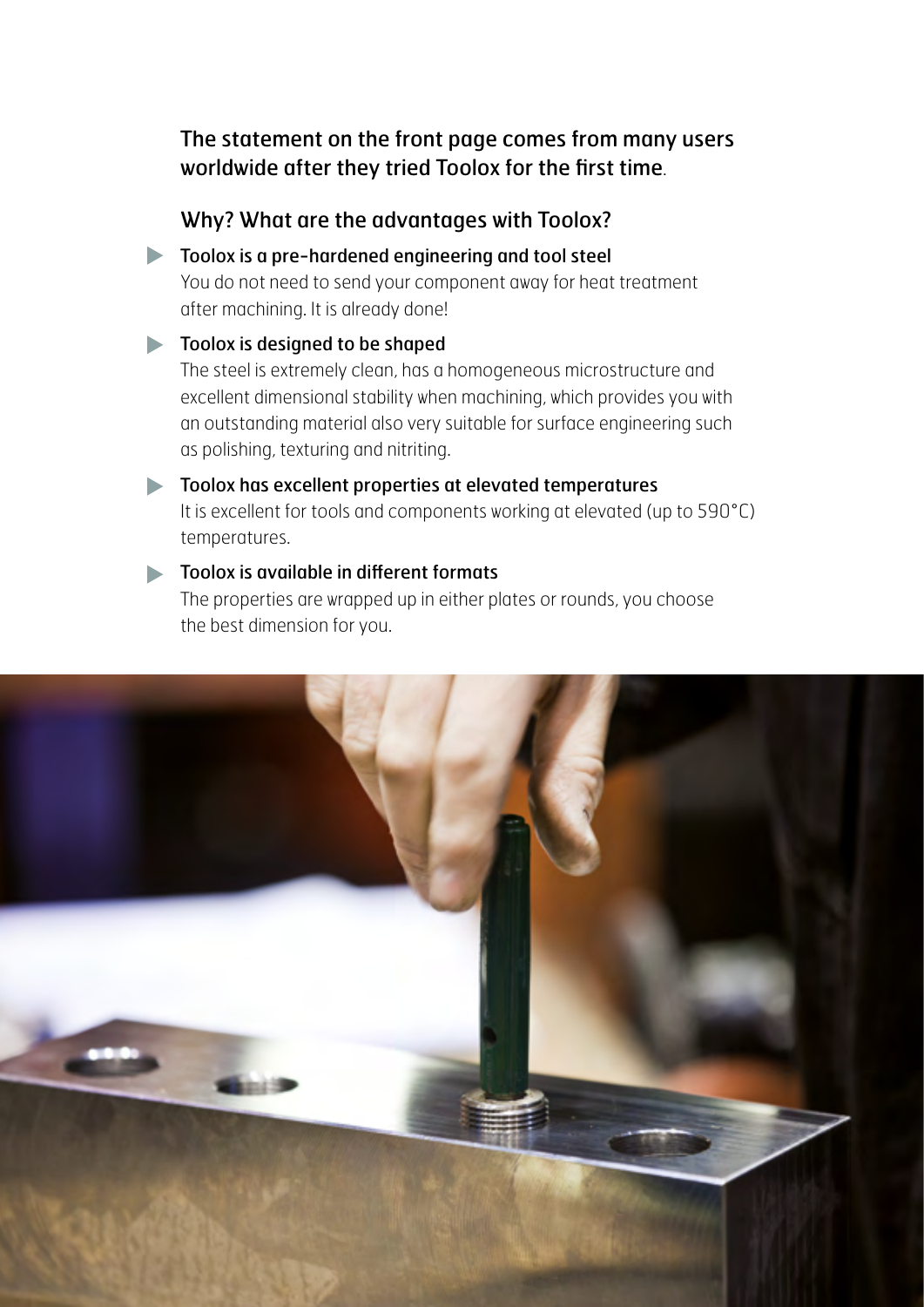





Toolox is typically used in the following areas

- **Moulding**
- Hot forming
- Applications working at elevated temperatures
- Stamping, punching
- Machine components